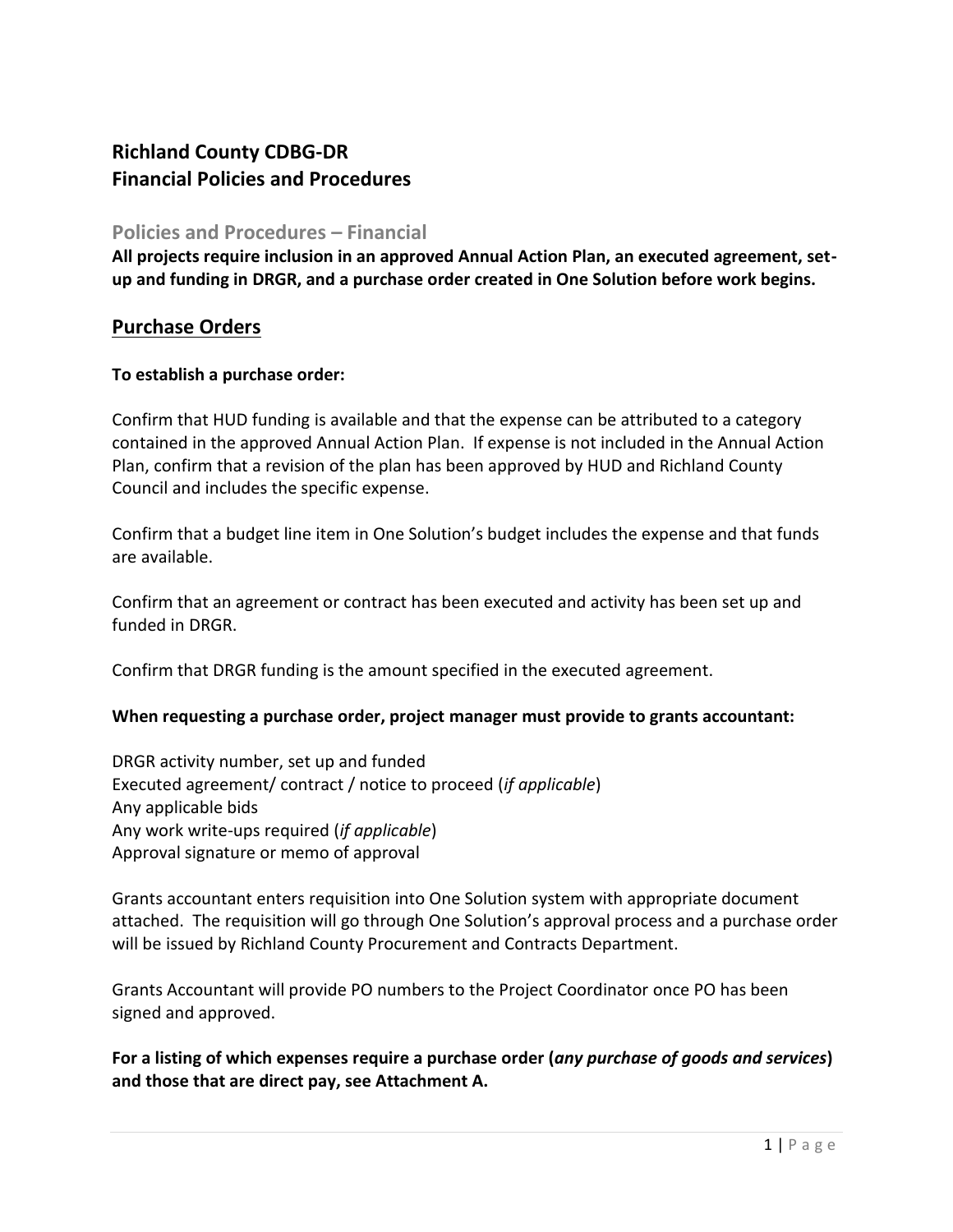# **Policies and Procedures – Financial Continue**

### **Invoices**

#### **Submission of invoices for payment:**

Project Coordinator provides date invoice is received.

Project Coordinator will review the invoice for accuracy and completion of work billed or receipt of goods. The Project Coordinator will also note the DRGR activity number on the invoice.

Project Coordinator will submit completed invoice with cover sheet which includes submission date, invoice date, vendor name, total payment of invoice, purchase order number (if applicable), and GL/JL account numbers (provided by Grants Accountant) to Grants Accountant by 5pm Thursday each week unless an exception is noted.

Grants Accountant will review the invoice for accuracy. **Attachment A** will also be used to ensure accuracy (*purchase order needed or direct deposit*).

Grants Accountant will confirm that sufficient funds are set aside by purchase order and or One Solution budget line, and DRGR activity number.

Incomplete invoices (*invoices not covered by a purchase order, direct pay allocation, cover sheet not included, or invoices that does not have sufficient back up information*) will be rejected and returned by Grants Accountant to the Project Coordinator for additional review.

Completed invoices will be approved and signed by both the Grants Accountant and Division Manager.

Grants Accountant will submit invoice to Richland County Finance Accounts Payable Department via email (*[payable.accounts@richlandcountysc.gov](mailto:payable.accounts@richlandcountysc.gov)*) by 5pm Friday each week.

Grants Accountant will collect checks from the Richland County Finance Accountants Payable Department each week after 2pm unless exception is noted (the *Richland County Finance Accounts Payable Department requires that we allow them 3 weeks to process a check*).

Grants Accountant will send an email to all Project Coordinators for check pick-up.

A signed and dated copy of the check either by the recipient or Project Coordinator (*if check has to be mailed*) will be scanned by the Grants Accountant to the check copy folder (*located on the Community Development shared drive*). The Project Coordinator will also keep a signed and dated copy of the check for their files.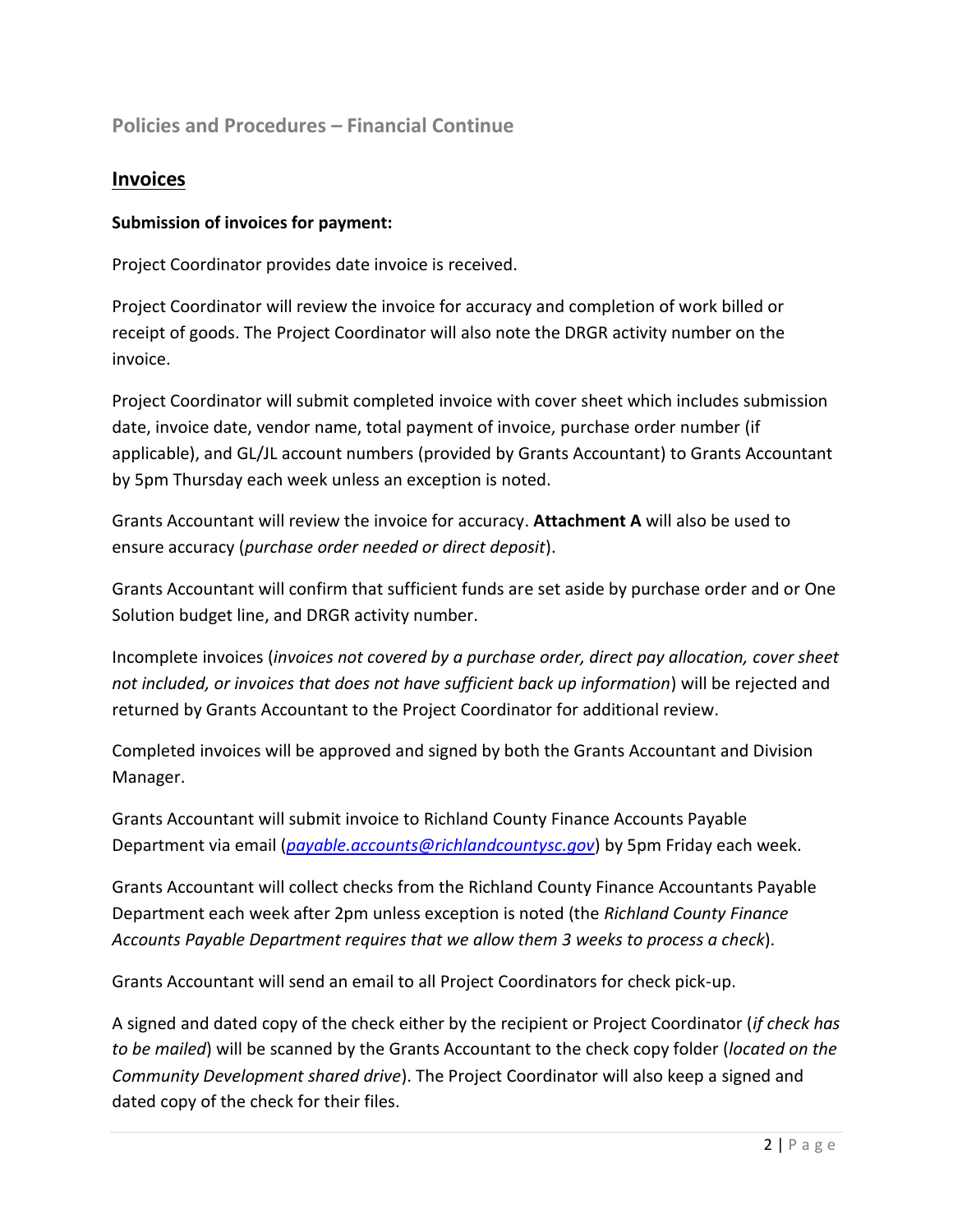## **Policies and Procedures – Financial Continue**

### **DRGR Drawdowns**

Grants Accountant will run and print the One Solution transaction report (*JL1004 Transactions by Key and Object Report*) for the time period for which the draw is to be made.

Grants Accountant will attach invoice(s) for each expense listed to the printed One Solution transaction report (*JL1004 Transactions by Key and Object Report*).

Grants Accountant will list each expense on the appropriate grant expense tracking spreadsheet (*located on the Community Development shared drive in the Expense by Grant folder*) including vendor or payee, amount, date, grant/JL number, account charged, and DRGR activity number. This spreadsheet will also be printed.

Grants Accountant will create a cover sheet that will be attached to the expense tracking spread sheet, JL1004 Transactions by Key and Object report, and invoices (*which displays invoices to be drawn down from CDBG-DR funding in DRGR*).

Grants Accountant will enter each draw into DRGR according to the activity number.

Grants Accountant will submit draw documents, to include the cover sheet, expense tracking spreadsheet, One Solution transaction report (*JL1004 Transactions by Key and Object Report*), copy of invoices, and IDIS draw voucher to Division Manager for approval.

Grants Accountant will notify Project Coordinator of draw down amounts per IDIS activity number.

Upon email notice from the Treasury that ACH payment has been received, the Grants Accountant will supply appropriate GL/JL coding to the Treasury Department for recording revenue. The Finance Department will be included in the email response.

The Grants Accountant will complete these actions each month.